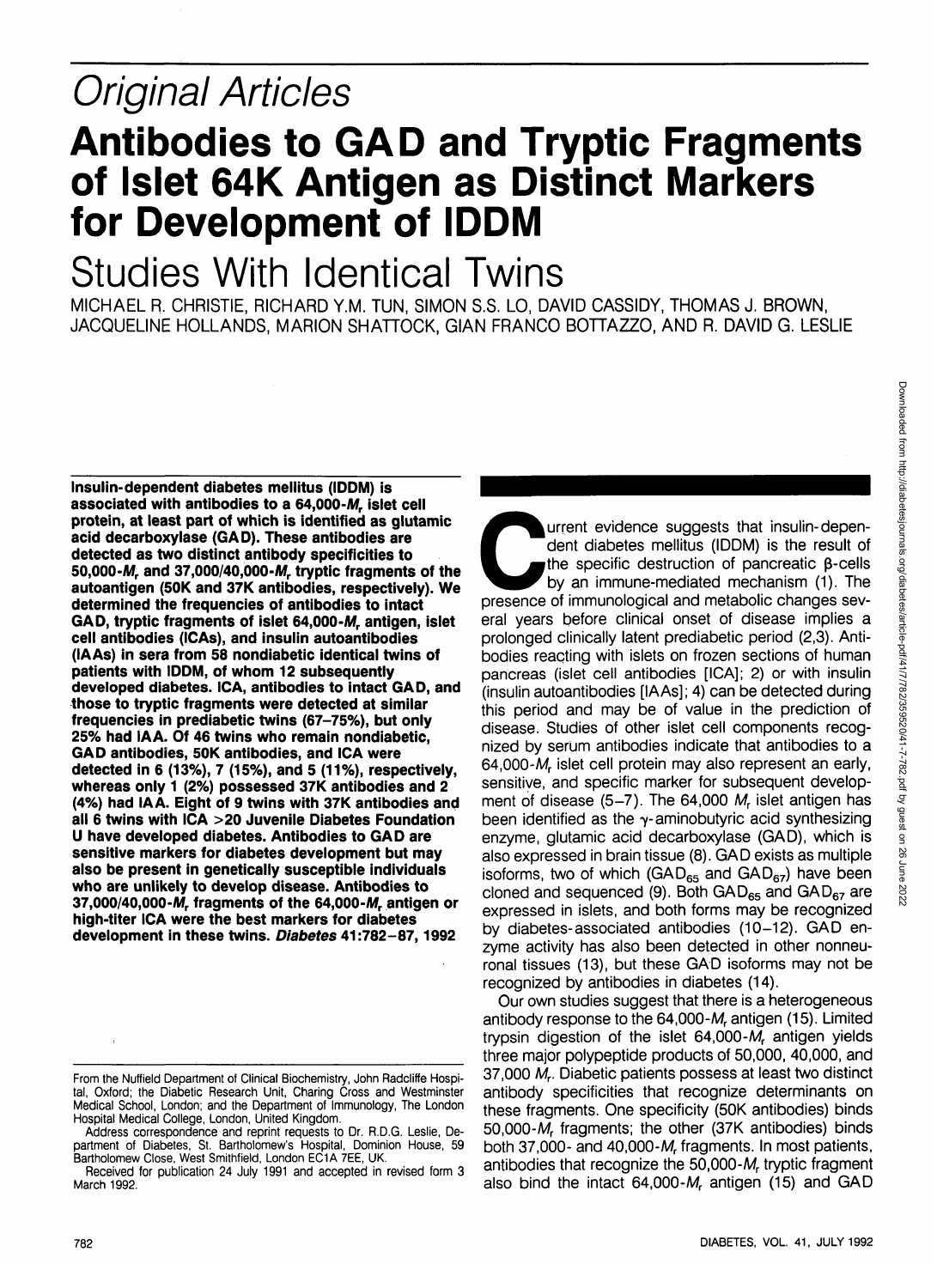.(14). In contrast, 37K antibodies are a new antibody specificity that does not recognize intact 64,000-M, antigen or GAD and may bind determinants that are hidden on the native molecule or may be directed against a distinct protein. There is evidence that the 50,000- and 37,000-M, components of antigen are derived from different polypeptide chains (15,16). More than 90% of children with recent-onset IDDM possess antibodies to tryptic fragments of the  $64,000-M<sub>r</sub>$  antigen, and these antibodies are potentially highly sensitive markers for diabetes development (15). However, autoimmunity to the 64,000-M, antigen complex may not be restricted to individuals at risk for diabetes: A nondiabetic child with juvenile rheumatoid arthritis was also positive for antibodies to the 50,000-M, tryptic fragment (15). Further studies are required to determine the value of antibodies to the  $64,000-M<sub>r</sub>$  antigen as predictive markers for diabetes.

Nondiabetic identical twins of IDDM patients are an important population group for the study of immunological changes in diabetes. Because they are genetically identical to their diabetic twin, these individuals possess disease-susceptibility genes but have a  $\sim$ 30% risk of developing diabetes (17). More than 90% of the individuals in this group that develop diabetes will do so within 6 yr of diabetes diagnosis in their twin (17); thus, the probability of an individual developing disease can be estimated in follow-up studies. In this study, we analyzed serum from 58 nondiabetic twins of IDDM patients for antibodies to intact GAD, to tryptic fragments of the 64,000-M, antigen, and for ICA and IAA. The twins have been followed after serum sampling for subsequent development of diabetes. These studies have allowed us to compare the value of antibodies to islet cell components as markers for disease.

#### **RESEARCH DESIGN AND METHODS**

The nondiabetic twins studied were selected from a cohort of 156 pairs of identical twins, referred as discordant for diabetes from throughout Britain between 1967 and 1989. Monozygosity was established in all twin pairs, as previously described (18). Of the total cohort, 120 nondiabetic twins were still nondiabetic when first seen by us and these twins have been followed prospectively for development of diabetes. Diabetes is diagnosed according to the National Diabetes Data Group criteria (19). Twins were selected for this study 1) if they had a nondiabetic oral glucose tolerance test within 3 yr of the close of the study on 31 December 1989 (nondiabetic twins) or if they developed diabetes (prediabetic twins) and 2) if sufficient serum was available for antibody analysis. Fifty-eight twins fulfilled these criteria, and one serum for each twin was selected at random from stored samples. The 58 twins were representative of the cohort from which they were selected in terms of age at onset of the index twin, age at close of the study, sex ratio, and incidence of diabetes. Twelve of the twins (6 males) developed diabetes, on follow-up, between 1 and 156 mo (median 14 mo) after serum collection. Their mean  $\pm$  SE age at sampling was 15.2  $\pm$  1.8 yr, and at diagnosis of diabetes, 18.3  $\pm$  2.7 yr. Forty-six of the twins

studied (24 men) remained nondiabetic on follow up; 31 were  $>6$  yr discordant from the time of diagnosis of their index twin to the time of serum collection (low risk for diabetes), and only 6 were  $<6$  yr discordant. The mean age of the nondiabetic twins at serum collection was  $31.1 \pm 2.5$  yr, when the mean period of discordance of diabetes was  $156 \pm 18$  mo (range 8-528 mo).

A control group of 28 nondiabetic healthy control subjects (12 men, mean age 21.6  $\pm$  2.4 yr) was selected from the local community. These subjects had normal glucose tolerance, no family history of diabetes, and were taking no drugs.

Patients and/or their parents gave informed consent, and the study was approved by the Ethical Committees at Westminster and King's College Hospital.

**Antibody analyses.** Antibody analyses were performed by individuals blinded to the clinical status of the patients. Rat tissues were used as sources of antigen for analyses of antibodies to GAD and the  $64,000-M<sub>r</sub>$  islet antigen. Whole brains were obtained from adult male and female Wistar rats. Islets were isolated from the pancreases of neonatal Wistar rats by collagenase digestion and Percoll-density gradient centrifugation, according to the procedure of Brundstedt et al. (20).

Antibodies to GAD in sera were measured by determining the enzyme activity immunoprecipitated by sera from a soluble extract of rat brain. The method used was a modification of procedures described by Baekkeskov et al. (8). Brains from adult male Wistar rats were homogenized in a 10-fold volume of 1 mM 2-aminoethylisothiouronium bromide, 0.2 mM pyridoxal phosphate, 1 mM EDTA, 1 mM benzamidine, 25 mM potassium phosphate, pH 7 (homogenization buffer), then centrifuged at 100,000  $\times$  g for 30 min. The extract was diluted to a GAD activity of 2.5  $\times$  10<sup>-9</sup> mol  $\cdot$  ml<sup>-1</sup>  $\cdot$  h<sup>-1</sup>, and 50-µl aliquots of the extract were incubated with 12.5  $\mu$  test serum for 5 h at 4 $\degree$ C. Immune complexes were isolated on 25  $\mu$ l protein A Sepharose and washed four times with 1 ml 10 mM HEPES (pH 7.4), 155 mM NaCI, 10 mM benzamidine, 0.5% Triton X-114, 0.5 mg/ml bovine serum albumin, and once in 1 ml homogenization buffer. Protein A Sepharose pellets were incubated for 16 h at 37 $\degree$ C with 25  $\mu$ l 5 mM L-glutamic acid and 0.125 **jxCi** [1-14C]-L-glutamic acid in homogenization buffer. <sup>14</sup>CO<sub>2</sub> released during the reaction was absorbed to filter papers soaked with 50  $\mu$ l 1 M hyamine hydroxide in methanol and measured by scintillation counting. Enzyme activity was calculated relative to that of the same standard antibody-positive control serum used in previous analyses of 64K antibody activities (6,16,21). Sera were regarded as positive if the relative antibody activity was >2SD of the activity in sera from a group of 27 nondiabetic control subjects (mean  $\pm$  SD 4.2  $\pm$  2.9% of positive control). The interassay coefficient of variation was 15.4%.

Antibodies to 50,000-, 40,000-, and 37,000- $M_r$  tryptic fragments of the protein were measured by immunoprecipitation of [35S]methionine-labeled polypeptides from trypsin-solubilized extracts of neonatal rat islets, as previously described (16). Serum samples were regarded as positive for a specific antibody activity if a band corresponding to the appropriate polypeptide could be de-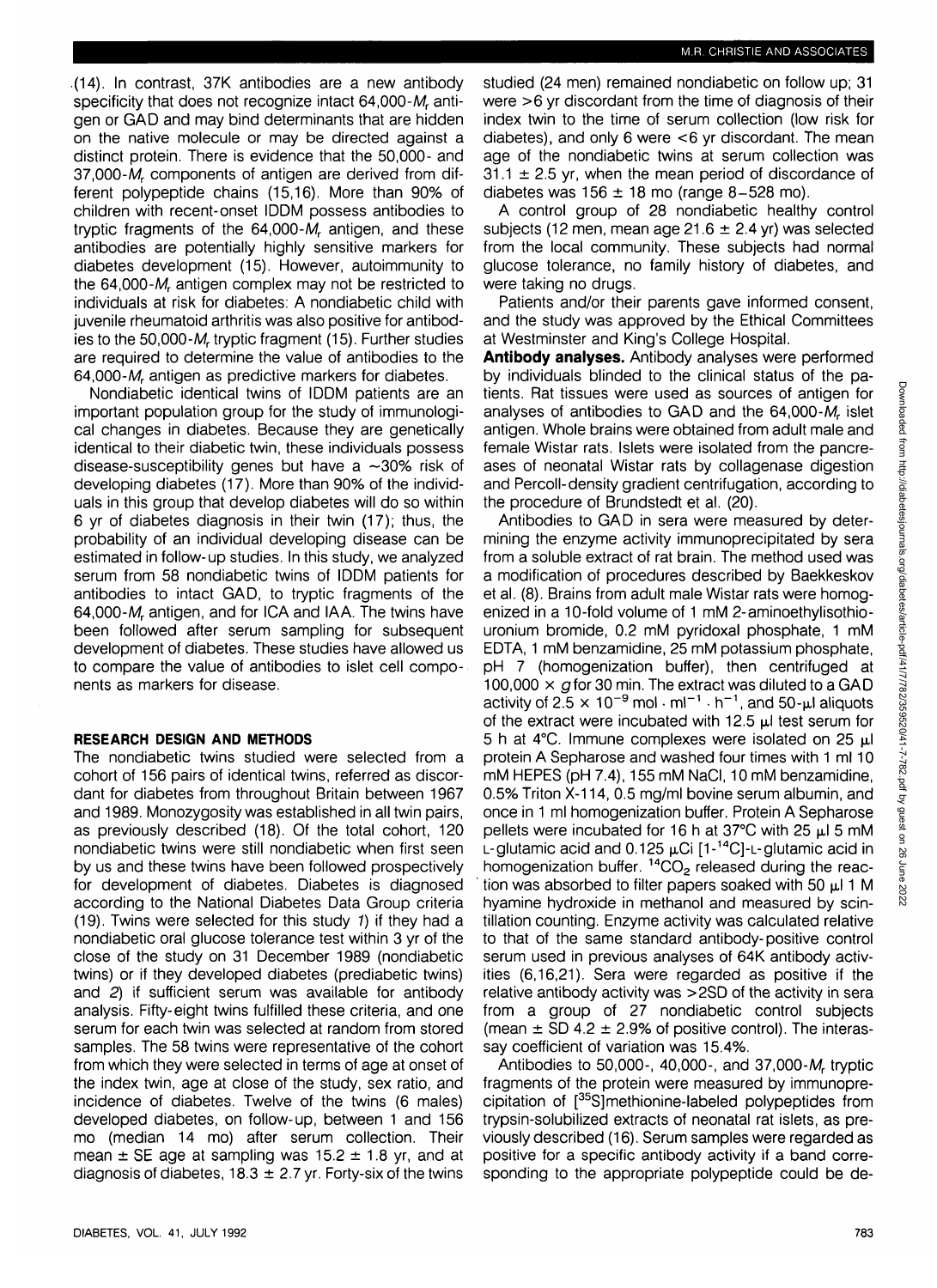#### TABLE 1

Frequencies of diabetes-associated antibodies in study groups

|                                                           |          |                | Antibodies      |               |                   |              |
|-----------------------------------------------------------|----------|----------------|-----------------|---------------|-------------------|--------------|
|                                                           | n        | GAD            | 50K             | 37K           | ICA<br>(>4 JDF U) | <b>IAA</b>   |
| Prediabetic twins                                         | 12       | 8(67)          | 9(75)           | 8(67)         | 9(75)             | 3(25)        |
| Nondiabetic twins<br><6 yr discordant<br>>6 yr discordant | 15<br>31 | 1 (7)<br>5(16) | 1 (7)<br>6 (19) | 1 (7)<br>0(0) | 1 (7)<br>4(13)    | 0(0)<br>2(6) |
| Control subjects                                          | 28       | (4)            | (4)             | 0(0)          | 1(4)              | 0(0)         |

Values are n with percentages in parentheses. GAD, glutamic acid decarboxylase; ICA, islet cell antibody; IAA, insulin autoantibody.

tected on the autoradiogram. Antibody activities were quantified by densitometric scanning of bands on autoradiograms (50,000- $M_r$  band for 50K antibodies and 37,000-M, band for 37K antibodies), expressing the band density relative to that of the standard 64K antibody-positive control serum included in each experiment.

The presence of ICAs in undiluted sera was assessed by indirect immunofluorescence on  $4-\mu m$  cryostat sections of blood group O human pancreas, as previously described (2). Positive samples were titrated to end point in doubling dilutions in phosphate-buffered saline. Local standard sera calibrated to 2, 4, 8, 16, 32, and 80 Juvenile Diabetes Foundation (JDF) U were included in each assay. End-point titers of test samples were converted to JDF U by comparison with a standard curve of  $log<sub>2</sub>$  JDF U versus  $log<sub>2</sub>$  of end-point titer of the standard sera. The threshold of ICA detection was 5 JDF U.

IA As were measured by a liquid-phase radioligand binding assay as previously described (22). Corrected binding was determined by subtracting the binding after incubation with excess unlabeled insulin from the binding with label alone. Corrected binding levels >3SD of the range obtained with normal sera were regarded as IAA<sup>+</sup>. The interassay coefficient of variation was 8.6%.

**Glucose tolerance tests.** Oral glucose tolerance tests were performed on all nondiabetic twins and control subjects. Glucose (75 g or 1.75 g/kg) dissolved in 300 ml water was consumed over 4 min and blood samples drawn at  $-10$ , 0, 30, 60, 90, and 120 min. Whole-blood glucose was analyzed with a glucose oxidase method.

**Statistical analysis.** The degree of association between antibody activities was tested by linear regression analysis. The significance of differences among frequencies of antibody activities in populations was determined by  $\chi^2$  analysis with Yates' correction or by Fisher's exact test, as appropriate. The significance of differences among antibody levels was determined by the Mann-Whitney U test. Differences were considered significant at  $P < 0.05$ .

### **RESULTS**

Antibodies to rat brain GAD, to tryptic fragments of islet 64,000-Mr antigen, ICA, and IAA were analyzed in sera from 58 nondiabetic twins, of whom 12 have subsequently developed diabetes. Table 1 summarizes the results of antibody analyses, and Table 2 shows data for individual subjects. GAD antibodies were detected in 8 of the prediabetic twins (mean  $\pm$  SE of positives  $44.5 \pm 17.7$ % of positive control serum) and 9 were positive for 50K antibodies (50.4  $\pm$  10.8%). A strong positive correlation was observed between GAD antibodies and 50K antibodies in sera from prediabetic twins  $(r = 0.88, P < 0.001)$ . Antibodies to 37,000- and 40,000-M<sub>r</sub> fragments were detected in 8 of 12 prediabetic twins (mean of positives  $77.6 \pm 14.5$ %) and showed no association with GAD antibodies. All 12 prediabetic twins possessed antibodies to at least one of the antigenic fragments. ICAs were detected in 9 prediabetic twins (median titer of positives 30 JDF U, range 5->80 JDF U), of whom 6 had titers >20 JDF U. ICAs were not associated with GAD antibodies or 50K antibodies in the prediabetic twins but showed a significant correlation with 37K antibodies ( $r = 0.64$ ,  $P < 0.05$ ). Only 3 prediabetic twins were IAA<sup>+</sup> .

The frequency of each antibody specificity was significantly lower in the twins who remain nondiabetic  $(P < 0.05)$ . GAD antibodies were detected in 6 twins who were nondiabetic (mean of positives  $36.6 \pm 11.5$ %), 5 of whom were >6 yr discordant from the time of diagnosis of their diabetic twin (long-term discordant) and were regarded as having a low risk for disease (Table 1). The 50K antibodies were detected in 7 nondiabetic twins  $(60.7 \pm 15.1\%)$ , 6 of whom were long-term discordant. Five of 7 50K antibody-positive nondiabetic twins were also positive for GAD antibodies. Only 1 of 46 nondiabetic twins was positive for 37K antibodies. The frequency of 37K antibodies was significantly lower than that of 50K antibodies in nondiabetic twins  $(P < 0.05)$ and significantly lower than both GAD antibodies and 50K antibodies in long-term discordant twins ( $P < 0.05$ ). ICAs were detected in 5 nondiabetic twins, including 1 positive for both GAD antibodies and 50K antibodies and the 1 individual positive for 37K antibodies (Table 2). ICAs detected in this group were all low titer (7-9 JDF U), significantly lower than in ICA+ individuals in the prediabetic group  $(P < 0.05)$ . Two nondiabetic twins were IAA<sup>+</sup> . All but 1 of the nondiabetic twins who were positive for one of the antibody specificities are >6 yr discordant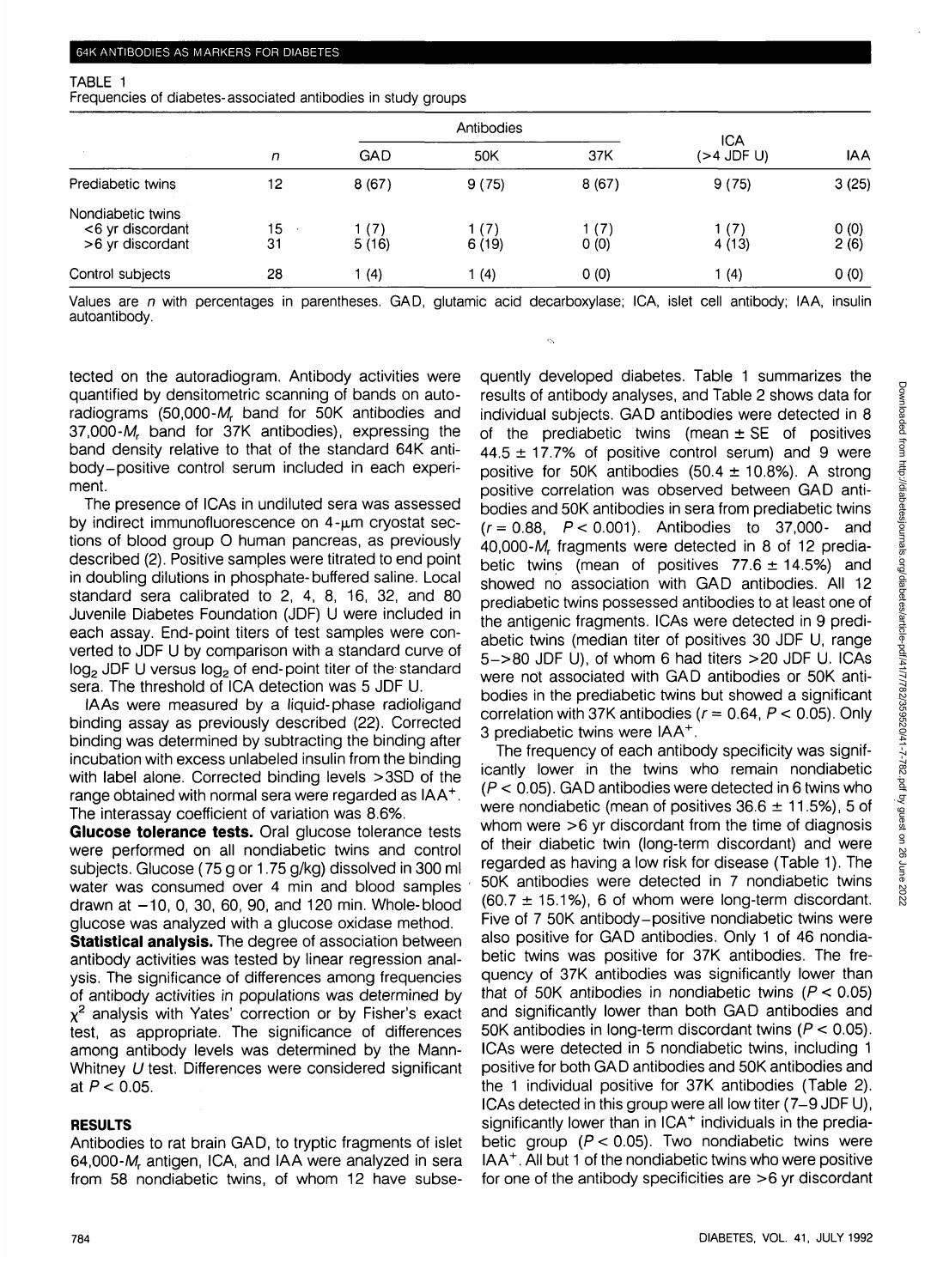TABLE 2

Individual immunological data for antibody-positive twins

|                   | Age at sample<br>(yr) | Sex | Antibodies<br>(% control) |                          | <b>ICA</b>               | <b>IAA</b>     | Period from |                |
|-------------------|-----------------------|-----|---------------------------|--------------------------|--------------------------|----------------|-------------|----------------|
| Subject no.       |                       |     | GAD                       | 50K                      | 37K                      | (JDF U)        | (% binding) | diabetes (mo)* |
| Prediabetic twins |                       |     |                           |                          |                          |                |             |                |
|                   | 14                    | F   | 161                       | 116                      | 66                       | 13             |             | 156            |
| 2                 | 28                    | F   | 32                        | 48                       |                          |                |             | 132            |
| 3                 | 18                    | M   | 66                        | 88                       | -                        | 13             |             | 58             |
| 4                 | 20                    | F   | 36                        | 35                       | 42                       | 30             |             | 36             |
| 5                 | 13                    | M   | 16                        | 35                       | 32                       | >80            |             | 19             |
| 6                 | 13                    | M   | -                         | 15                       |                          | 5              |             | 14             |
| 7                 | 16                    | F   |                           | $\qquad \qquad$          | 152                      | >80            |             | 9              |
| 8                 | 12                    | F   | -                         | <b>-</b>                 | 56                       | 30             |             | 6              |
| 9                 | 12                    | F   | 17                        | 52                       | 125                      | >80            | 0.98        | 6              |
| 10                | 18                    | M   | -                         | $\overline{\phantom{0}}$ | 81                       |                |             |                |
| 11                | 13                    | M   | 13                        | 21                       | 67                       | >80            | 0.95        |                |
| 12                | 3                     | M   | 15                        | 44                       | ┈                        |                | 0.88        |                |
| Nondiabetic twins |                       |     |                           |                          |                          |                |             |                |
| 13                | 11                    | M   | 42                        | 62                       | -                        |                |             | 8              |
| 14                | 21                    | M   |                           |                          | 18                       | 8              |             | 35             |
| 15                | 21                    | M   |                           |                          |                          | $\overline{7}$ |             | 75             |
| 16                | 19                    | M   | 32                        | 96                       | -                        |                |             | 104            |
| 17                | 39                    | M   | 12                        | 19                       | -                        |                |             | 132            |
| 18                | 20                    | M   | --                        | -                        | -                        | 9              |             | 141            |
| 19                | 25                    | M   | -                         | 75                       | -                        |                |             | 179            |
| 20                | 29                    | F   | $\overline{\phantom{0}}$  | 23                       | -                        |                |             | 180            |
| 21                | 30                    | F   | 16                        | 27                       | $\overline{\phantom{0}}$ | -              |             | 191            |
| 22                | 27                    | F   |                           |                          | -                        | 8              | -           | 216            |
| 23                | 63                    | F   | -                         |                          | -                        |                | 0.36        | 238            |
| 24                | 55                    | F   | 28                        | -                        | $\overline{\phantom{0}}$ | -              |             | 259            |
| 25                | 47                    | M   | 90                        | 123                      | -                        | 9              |             | 288            |
| 26                | 67                    | F   |                           |                          |                          |                | 0.35        | 348            |

Immunological data are given for each individual positive for the antibody specificities tested. -, subject was negative for the particular antibody specificity; GAD, glutamic acid decarboxylase; ICA, islet cell antibody; IAA, insulin autoantibody. \*The period from time of serum sample to onset of diabetes for prediabetic twins and period of discordance for nondiabetic twins.

from diagnosis of the index twin. This 1 individual (twin 13 in Table 2) had both GAD and 50K antibodies.

All 12 prediabetic twins had at least one of the five antibody specificities studied; 10 twins had two or more and 5 twins had four or more specificities (Table 2). In contrast, only 13 of 46 twins who remain nondiabetic had at least one of the antibodies; 2 had two of the specificities, none had more than two. There was a significant tendancy for prediabetic twins to have more antibody specificities than for twins who have not developed diabetes  $(P < 0.001)$ .

Impaired tolerance to oral glucose was detected in 6 of 46 nondiabetic twins. Four of these were positive for antibodies to islet cell components; 3 possessed both GAD and 50K antibodies (twins 13, 16, and 21 in Table 2); and the fourth was positive for ICA (twin 15 in Table 2). Glucose tolerance is normal in 4 of these 6 twins, the remaining 2 have antibodies to GAD and the  $50,000-M_r$ fragment (twins 13 and 21).

A control group of 28 nondiabetic subjects with no family history of diabetes were also analyzed for the various antibody specificities. One of this group was positive for both GAD antibodies (49% positive control) and 50K antibodies (45% positive control), and a different subject was ICA<sup>+</sup> (7 JDF U). All 28 were negative for 37K antibodies and for IAA, and all had normal glucose tolerance.

#### **DISCUSSION**

Previous studies have suggested that the presence of antibodies to a  $64,000-M<sub>r</sub>$  islet cell protein represents an early and specific marker for the subsequent development of IDDM (5,7). However, the laborious nature of the 64K antibody assay has restricted its use in studies of antibody frequency in high-risk groups and in the population at large. The tentative identification of the antigen as one or more isoforms of GAD should facilitate the development of simpler assays for antibodies to the enzymes (8). Consistent with the proposal that the 64,000-M, antigen has GAD activity, we recently demonstrated a strong correlation ( $r = 0.92$ ,  $P < 0.001$ , by linear regression analysis) between antibodies to the islet 64,000-Mr antigen and brain GAD in sera from newly diagnosed diabetic patients (14). In this article we find a similar strong association between GAD antibodies and 50K antibodies in prediabetic twins. However, nondiabetic twins were identified who were discordant for these antibodies (twins 19, 20, and 24 in Table 2). Antibodies in these subjects may specifically recognize GAD isoforms that display tissue-specific differences in expression or differences in their subcellular localization. In this study, GAD antibodies and 50K antibodies were detected with rat brain cytosol and rat islet membranes, respectively, as sources of antigen. Two isoforms of  $GAD$  ( $GAD_{65}$  and  $GAD_{67}$ ) may be recognized by antibodies in diabetic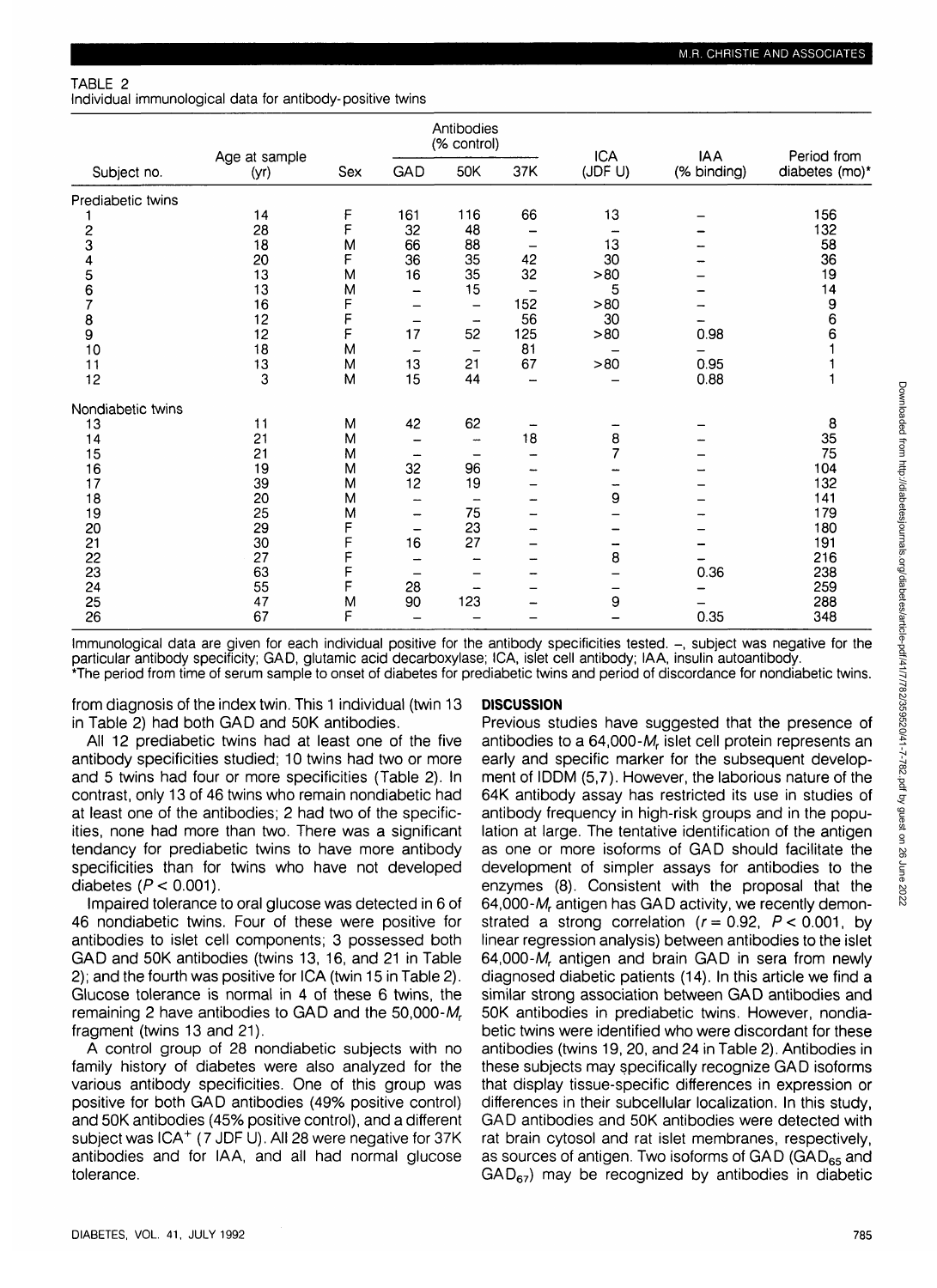patients, potentially by different antibodies, and these show differences in membrane association and tissue specificity (9-11). Studies with purified proteins are required to further characterize autoimmune responses to the different isoforms of GAD and to determine the value of isoform-specific antibodies as markers for disease.

ICA, GAD antibodies, and the two distinct antibodies to tryptic fragments of islet 64,000-M, antigen were all present at similar frequencies in prediabetic twins. Neither GAD antibodies nor 50K antibodies were associated with ICA, and several individuals with high GAD and high 50K antibody activities were ICA" (Table 2). Thus, GAD is probably not a major antigen recognized by ICA in these individuals. In contrast, a significant correlation was observed between 37K antibodies and ICA. Further studies are required to determine whether 37K antibodies can contribute to the ICA staining on pancreatic sections.

lAAs were detected at a significantly lower prevalence than other antibodies. From this and earlier studies (7,23), it appears that IAA assayed by liquid-phase procedures has a lower sensitivity as a marker for diabetes development than GAD antibodies or ICA. Prediabetic twins had more antibody specificities to islet cell components than twins who did not develop diabetes. The presence of antibodies that recognize several islet cell antigens may be a better marker of diabetes development than antibodies to any one antigen alone.

All antibody activities were present at significantly lower frequencies in twins who remain nondiabetic. Nevertheless, 13 of 46 nondiabetic twins had at least one of the antibody specificities. Four of the nondiabetic twins positive for ICA or GAD antibodies had impaired glucose tolerance, which may be indicative of  $\beta$ -cell dysfunction, but two of these show normal glucose tolerance. All but one of the nondiabetic twins positive for antibodies to islet components are >6 yr discordant for diabetes with their twin and therefore have a low risk for disease development. There is evidence that some genetically susceptible individuals may exhibit an active autoimmune process that may remit or may not achieve sufficient severity for precipitation of disease but in whom immunological or metabolic abnormalities may be transiently apparent (24,25). This may explain, in part, the presence of antibodies to islet cell components in individuals who are unlikely to develop disease.

One control subject was positive for both GAD antibodies and 50K antibodies; a different control subject was ICA<sup>+</sup> . Both ICA and antibodies to the intact GAD antigen, although rare, can appear in individuals who have very low risk for diabetes development. However, observations in this study suggest that analysis of several serum antibodies can provide relatively accurate markers for disease development. First, all ICA<sup>+</sup> nondiabetic subjects had antibodies at low titer, whereas the 6 twins with ICA titers >20 JDF U all developed diabetes. This finding is consistent with the results of an earlier study of ICA in first-degree relatives of diabetic patients (2), in which the predictive value of ICA was improved on increasing the threshold of antibody positivity. This does not appear to be the case for GAD or 50K antibodies because, in contrast to ICA, the antibody levels in antibody-positive prediabetic and nondiabetic twins were similar. Second, only 1 of 9 twins who had 37K antibodies has not developed diabetes. This twin was also ICA<sup>+</sup> and was 35 mo discordant for diabetes with his twin at the time of serum collection (high risk for diabetes) but is now >6 yr discordant. He has a consistently impaired firstphase insulin response to intravenous glucose (data not shown), but has maintained normal tolerance to oral glucose. All control individuals tested to date have been negative for 37K antibodies. Because these antibody activities might recognize epitopes that are hidden on the native  $64,000-M$ , antigen complex, considerable  $\beta$ -cell damage and degradation of antigen may be required to generate an immune response to these epitopes. Alternatively, antibodies to  $37,000$ - and  $40,000$ - $M$ , tryptic fragments could be directed against a separate protein and be the result of a distinct immune response. In any case, the presence of 37K antibodies may represent a better marker for ongoing B-cell destruction than antibodies to GAD.

The absence of 37K antibodies and high-titer ICA in long-term discordant nondiabetic twins, combined with the high frequencies of these antibodies in prediabetic twins, indicates that these antibodies represent highly specific markers for diabetes development in a population that has genetic susceptibility to IDDM. Further analyses of 37K antibodies in family members of IDDM patients and the general population are important. Studies of schoolchildren indicate that the predictive value of ICA in the general population may be significantly lower than that calculated for twins or siblings of diabetic patients, who may share disease susceptibility genes with their relatives (26-28). A combination of several genetic and antibody markers may be required to predict diabetes in the general population. Further studies in genetically susceptible groups, such as siblings of diabetic patients, are required to determine whether 37K antibodies are accurate markers of diabetes development in other population groups or whether other markers, or combinations of markers, represent the best immunological markers for disease development.

In conclusion, antibody markers such as ICA, IAA, and antibodies to  $64,000-M$ , antigen can be predictive of diabetes in genetically susceptible populations but may also identify false positive individuals who do not progress to disease. This problem may be overcome by further dissecting the islet antibody-antigen system and determining whether new antibody specificities can act as better disease markers. Analysis not only of antibodies to specific antigens but also to specific determinants on antigens may be required if the best predictive markers for diabetes development are to be identified. The molecular cloning of the components of the  $64,000-M_r$ antigen should facilitate studies to identify the epitopes recognized by the distinct diabetes-associated antibodies and will enable the development of epitope-specific, as well as antigen-specific, antibody-screening assays.